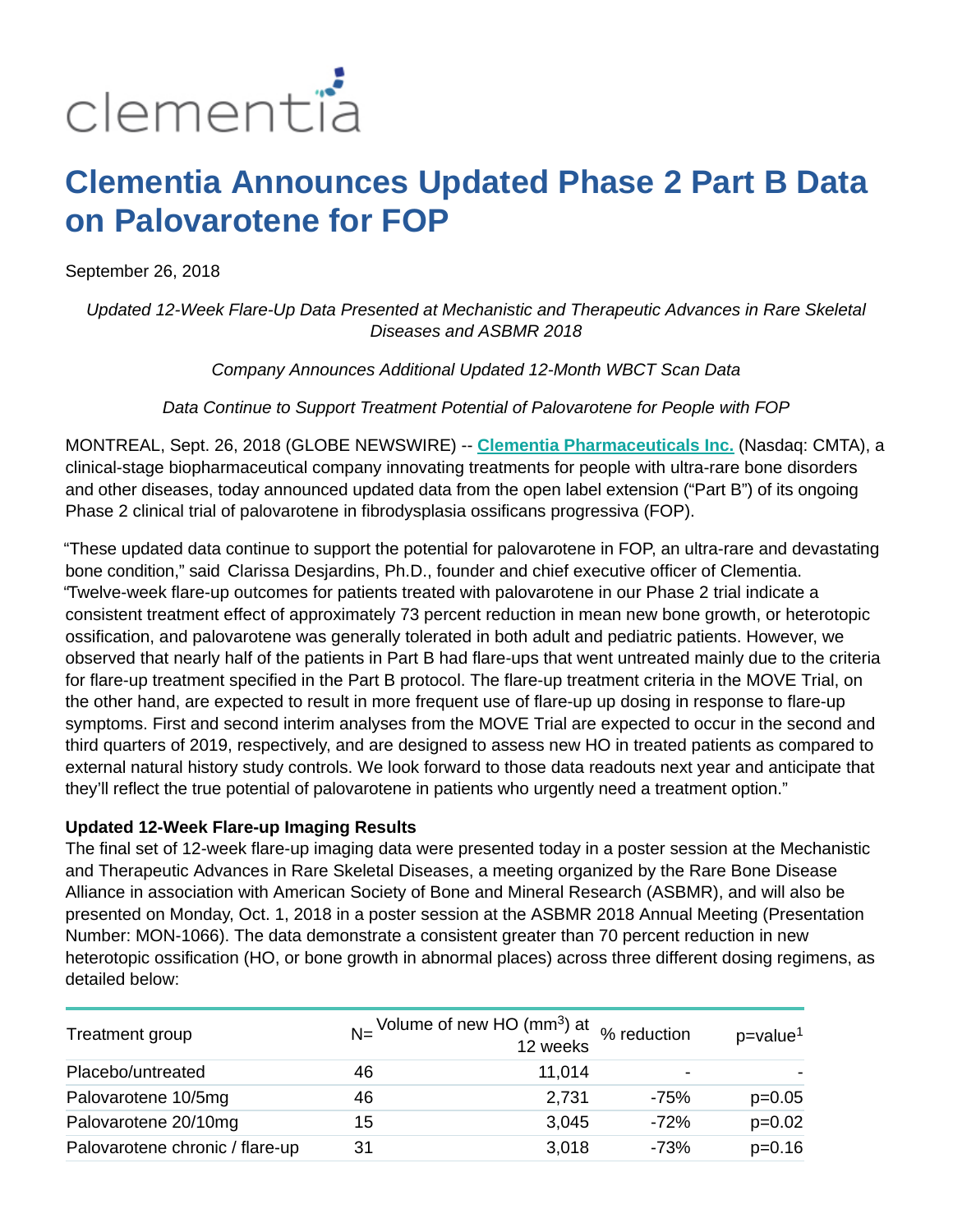## <sup>1</sup>ANOVA with BCa bootstrap and covariate adjustment

The poster also presents details on 12-week flare-up outcomes at the hips and shoulders, the two most frequent flare-up locations, and flare-ups at these locations result in substantially more bone than flare-ups at other locations. The treatment effect for flare-ups that had any new HO at these locations at 12-weeks varies between 60 and 97 percent reduction in new HO, depending on the treatment regimen.

As previously reported, palovarotene is generally tolerated in our ongoing Phase 2 study. There were dose-related increases in retinoid-associated adverse events (AEs) with most being mild or moderate in severity, and only one patient discontinued participation in the study because of an AE. There were no treatment-related effects on laboratory or ECG findings or on skeletal growth in pediatric patients.

## **Updated 12-month Whole-body CT Scans (WBCT)**

In addition to the data presented in the poster, the company announced updated WBCT data that demonstrate new HO at 12 months in the palovarotene treated per protocol group of 23,335 mm<sup>3</sup>, a reduction of 3,639 mm<sup>3</sup>, or 13 percent (n=33, p=ns), versus the 26,974 mm<sup>3</sup> new HO volume observed in untreated NHS patients (n=58). Updated review of the data indicates that 47 percent of patients (n=15) had flare-up symptoms that were either untreated or under-treated. Due to the narrow definition of a flare-up in Part B, which required at least two flare-up symptoms and did not allow for flare-up dosing in connection with intercurrent flare-ups, these patients did not receive the 20/10mg regimen for their flare-up symptoms. These patients exhibited a mean new HO of 39,443mm<sup>3</sup>. In those patients who did receive the 20mg/10mg regimen  $(n=9)$  for all reported flare-ups, the mean volume of new HO was 1,787mm<sup>3</sup>, a 93 percent decrease versus untreated patients.

Clementia believes that the flare-up treatment definition in the ongoing MOVE Trial is expected to result in more frequent use of flare-up dosing in response to flare-up symptoms. Preliminary treatment rates (treated flare-ups per subject month exposure) from the MOVE Trial support this assessment, as the treatment rate in the MOVE Trial is much higher than that observed in our Part B study. As a result of this, the company does not believe that the Part B WBCT data are a reliable predictor of potential outcomes in the MOVE Trial.

## **About Palovarotene**

Palovarotene is an RARγ agonist being developed as a treatment for patients with ultra-rare and debilitating bone diseases, including fibrodysplasia ossificans progressiva (FOP) and multiple osteochondromas (MO), as well as other diseases. Palovarotene was in-licensed from Roche Pharmaceuticals, where it was previously evaluated in more than 800 individuals, including 450 patients treated for up to two years. Palovarotene has received Orphan Drug status for FOP and MO from the U.S. Food and Drug Administration (FDA), and orphan status for the treatment of FOP in the EU. In addition, palovarotene has been granted Fast Track and Breakthrough Therapy designations for FOP from the FDA.

# **About Clementia Pharmaceuticals Inc.**

Clementia is a clinical-stage company innovating new treatments for people with ultra-rare bone disorders and other diseases with high medical need. The company's lead product candidate, palovarotene, a novel RARγ agonist, is currently being evaluated in the Phase 3 MOVE Trial to treat fibrodysplasia ossificans progressiva (FOP) and in the Phase 2 MO-Ped Trial to treat multiple osteochondromas (MO, also known as multiple hereditary exostoses/MHE). Clementia is also investigating palovarotene for the potential treatment of other conditions that may benefit from RARγ therapy. For more information, please visit [www.clementiapharma.com](https://www.globenewswire.com/Tracker?data=6AzoAskdELcV4BS7ZWUcT8Urxpvb1rh0RrExZ-vi7uQJO4Mxk6WgyuggsOUzpizVABE9UGbfb-dBNGNLwWPWsC6J3TJ2TDTrog4h0zC8njpctobZv1Kcgr5i5w2e_Rwzh5-yYgRNlR00nZ8tdKT2ob17dBPg1Rb10NqD5hxAkyZxaXwhCEHnU2NPwLx0jMOyOomtQAY7EHiersKpRbWOCEnF1B-BmzeL0K10IHBBKzxIajrLQUzERmLAALGKOwSvpmuk0noK33NNf2HUBtTHMg==) and connect with us on Twitter @ClementiaPharma.

# **Cautionary Note Regarding Forward-Looking Statements**

This press release may include "forward-looking statements" within the meaning of the applicable securities laws. Each forward-looking statement contained in this press release is subject to known and unknown risks and uncertainties and other unknown factors that could cause actual results to differ materially from historical